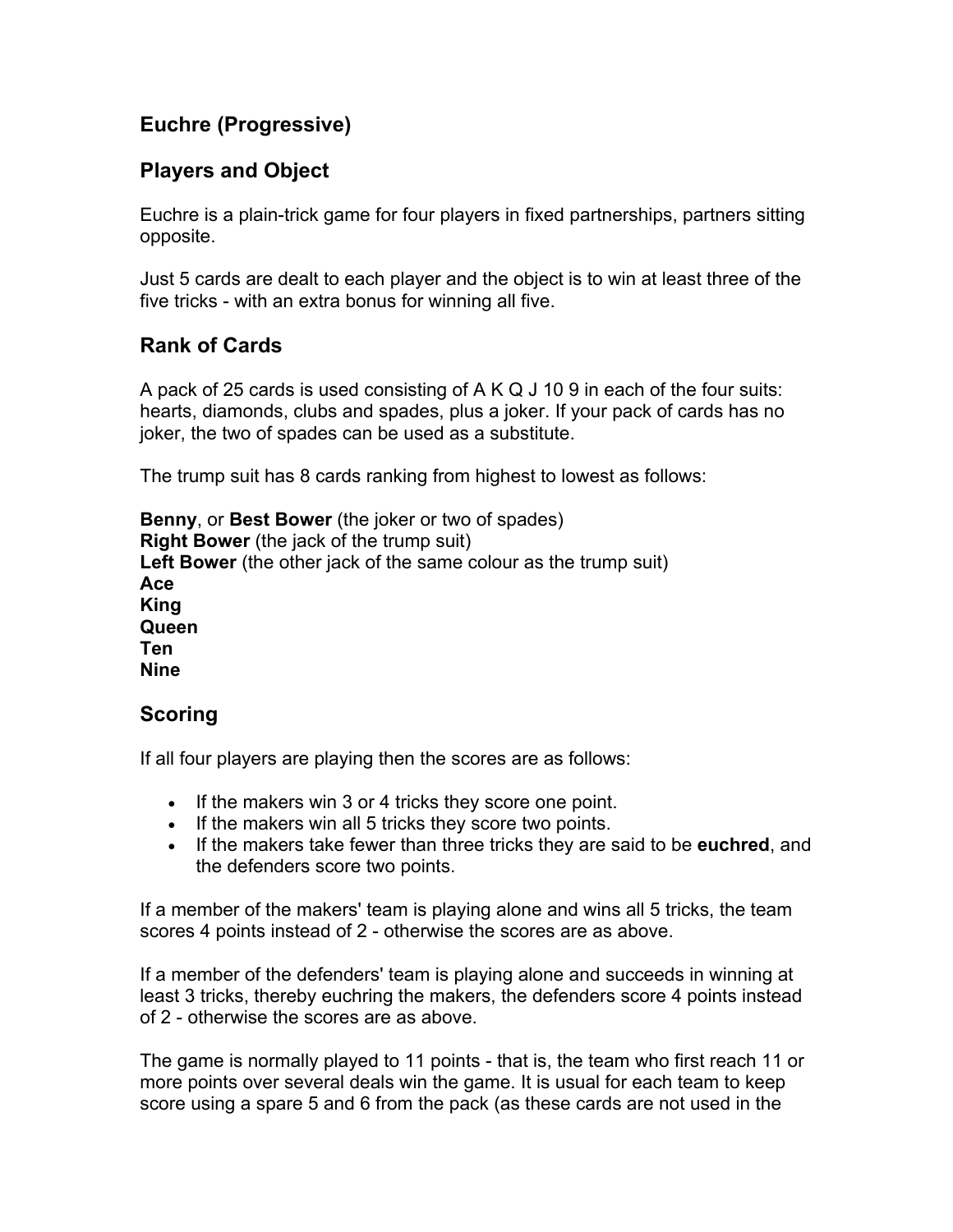game). The cards are arranged on the table so that the number of pips showing shows the team's current score. Sometimes people play to 15 points (using a 7 and an 8 to keep score) or to 10 points.

## **The Deal**

The first dealer is selected at random. The turn to deal then rotates clockwise throughout the game. The dealer shuffles and the player to dealer's left may either cut or "bump" - that is, knock the cards to indicate that they should be dealt as they are, without cutting.

Five cards are dealt to each player in two rounds. The dealer deals clockwise, giving each player a packet of two or three cards in any order - any player who was dealt two in the first round gets three in the second and vice versa.

The dealer then turns the next card in the pack face up. This *up-card* is used as a basis for selecting the trump suit. The remaining four cards are left face-down and are not used.

## **Making trump**

This process determines the trump suit and which team are the **makers** - that is the team which undertakes to win three tricks. First each player in turn, beginning with the player to the dealer's left, has the option of accepting up-card's suit as the trump suit or passing. Specifically:

- The player to dealer's left may either pass or say "I order it up"
- If the first player passes, the dealer's partner may either pass or say "I turn it down"
- If the first two players pass, the player to dealer's right may either pass or say "I order it up"
- If all three other players pass, the dealer may either take up the up-card, saying "I take it up", or pass by saying "over" and turning the up-card facedown.

If either of the dealer's opponents order it up or if dealer decides to take it up, the suit of the up-card becomes trump; the dealer adds the up-card to her hand and discards a card face-down. Note that (at least in this version of Euchre), the dealer's partner cannot make trumps and play with a partner. The dealer's partner can only make the turned up suit trumps by playing alone. In Britain this is done by saying "I turn it down", in which case the dealer's cards are placed face-down on the table and dealer's partner plays alone, with the turned suit as trump.

If all four players pass, the up-card is turned face-down, and there is a second round in which players have the option to make any suit trump, other than the